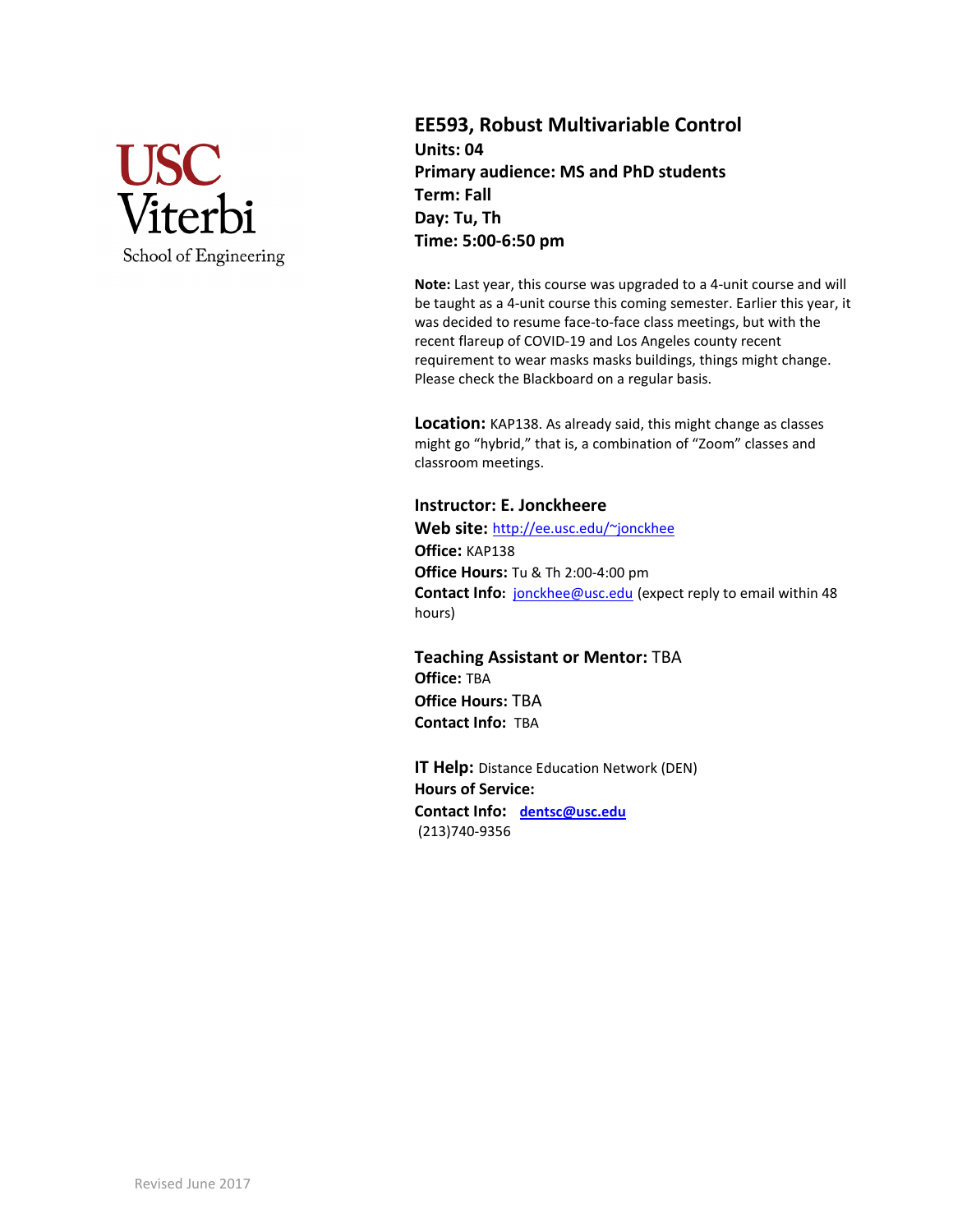### **Course Description**

Review of various robust multivariable control *architectures* (classical versus modern, centralized, decentralized, networked, etc). Sensitivity and complementary sensitivity matrices; uncertainty representation; singular values Bode plots. Multivariable Nyquist stability criterion. Structured uncertainties, structured singular value, and Bode plots of structured singular value. Fundamental limitations on achievable performance; Bode integral limitations. Nevanlanna-Pick interpolation, Nehari extension, Hankel operators, and contractive dilation approaches to internal stability and fundamental limitations. Parameterization of stabilizing controllers. Algebraic Riccati Equations. Linear Quadratic Regulator (LQR), Bounded Real Lemma approach to modern H-infinity design. Notion of cooperatiove versus noncooperative games. Adverserial game approach to modern H-infinity design.

Theoretical concepts will be put into practice by a benchamark space structure example that would serve as culmination of the class. Other cutting edge applications that could be considered include power grid and quantum communication control (depending on students' interests.)

This is a course "beyond the basics," for on-campus students eager to get into the deeper conceptual foundations of control and for those students from industry in need of learning the modern control design methods.

### **Learning Objectives**

Students will be able to design controllers for many-input, many-output sytems with guaranteed robustness against model uncertainty. In addition, students will become acquainted with the mathematical principles (e.g., complex function theory, Principle of Optimality, Game theory) behind the practical design methods.

**Prerequisite(s):** EE482 (Linear Control Systems) and EE585 (Linear System Theory)

**Co-Requisite(s):** EE585 (Linear System Theory). While it is preferred that the student has already taken EE585 before embarking in EE593, taking EE585 concurrently is acceptable.

#### **Concurrent Enrollment:** N/A

**Knowledge of** Nonlinear & Adaptive Control on the level of EE587 is recommended but not required.

#### **Course Notes**

**Grading Type:** letter grade **Copies of lecture slides and other class information will be posted on Blackboard.**  Classroom utilization of **Matlab and Mathematica** will be used as multimedia/technology-enhanced learning strategies.

# **Technological Proficiency and Hardware/Software Required**

Students will be assumed to be familiar with Matlab. However, this class also involves polynomial matrix manipulations for which Mathematica is best. Students will be asked to install Mathematica on their computer and a "crash course" in Mathematica will be given.

#### **Required Readings and Supplementary Materials**

**Required textbook:** Kemin Zhou and John C. Doyle, "Essentials of Robust Control." Prentice Hall, Upper Saddle River, NJ, 1998. ISBN 0-13-525833-2.

**Additional recommended text:** Sigurd Skogestad and Ian Postlethwaite, "Multivariable Feedback Control: Analysis and Design," 2nd Edition, Wiley, Nov. 2005, ISBN: 978-0-470-01167-6.

**Another recommended text:** M. Green and D. J. N. Limebber, "Linear Robust Control," Prentice hall, Engelwoods Cliffs, NJ, 1995. ISBN: 0-13-102278-4.

**Additional (required) reading:**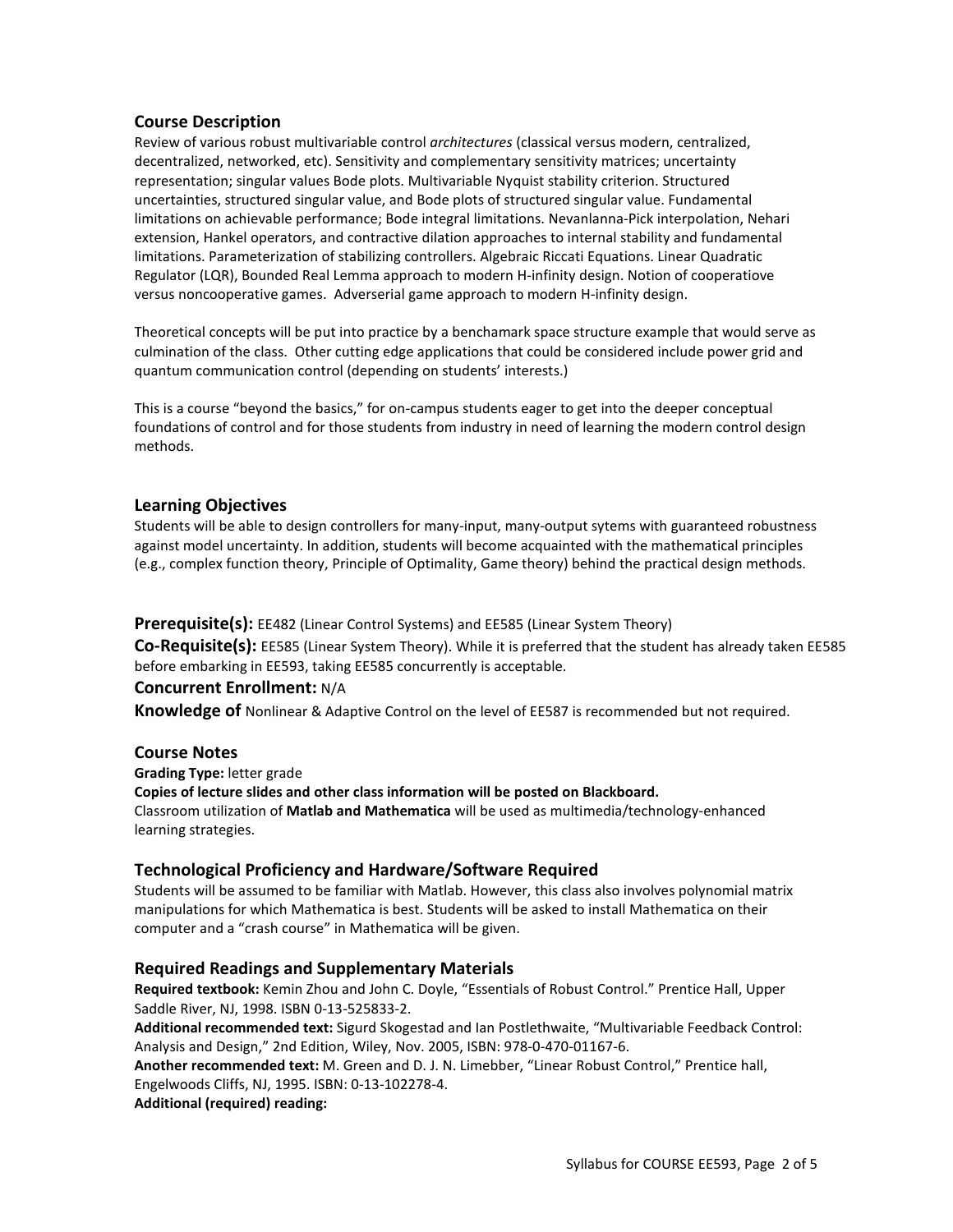- [PAJ] Ian R. Petersen, Brian D.O. Anderson and Edmond A. Jonckheere, ``A first principles solution to the nonsingular control problem," *International Journal on Robust and Nonlinear Control,* vol. 1, pp. 171-185, 1991.
- [SJVL] M. G. Safonov, E. A. Jonckheere , M. Verma, D. J. N. Limebeer, "Synthesis of Positive Real Multivariable Feedback Systems," *International Journal of Control,* Vol. 45, Issue 3, pp. 817-842, 1987.
- [WJ] Bing-Fei Wu and Edmond A. Jonckheere, "A simplified approach to Bode's theorem for continuous-time and discrete-time systems", *IEEE Transactions on Automatic Control,* volume AC-37, number 11, pp. 1797-1802, November, 1992.

Required textbook will be available through the USC bookstore.

Additional recommended text can be obtained through Amazon:

[\(https://www.amazon.com/Multivariable-Feedback-Control-Analysis-](https://www.amazon.com/Multivariable-Feedback-Control-Analysis-Design/dp/0470011688/ref=asc_df_0470011688/?tag=hyprod-20&linkCode=df0&hvadid=266179548166&hvpos=1o1&hvnetw=g&hvrand=10587077444440463224&hvpone=&hvptwo=&hvqmt=&hvdev=c&hvdvcmdl=&hvlocint=&hvlocphy=&hvtargid=pla-453711516850&psc=1)

[Design/dp/0470011688/ref=asc\\_df\\_0470011688/?tag=hyprod-](https://www.amazon.com/Multivariable-Feedback-Control-Analysis-Design/dp/0470011688/ref=asc_df_0470011688/?tag=hyprod-20&linkCode=df0&hvadid=266179548166&hvpos=1o1&hvnetw=g&hvrand=10587077444440463224&hvpone=&hvptwo=&hvqmt=&hvdev=c&hvdvcmdl=&hvlocint=&hvlocphy=&hvtargid=pla-453711516850&psc=1)

[20&linkCode=df0&hvadid=266179548166&hvpos=1o1&hvnetw=g&hvrand=10587077444440463224&hvpo](https://www.amazon.com/Multivariable-Feedback-Control-Analysis-Design/dp/0470011688/ref=asc_df_0470011688/?tag=hyprod-20&linkCode=df0&hvadid=266179548166&hvpos=1o1&hvnetw=g&hvrand=10587077444440463224&hvpone=&hvptwo=&hvqmt=&hvdev=c&hvdvcmdl=&hvlocint=&hvlocphy=&hvtargid=pla-453711516850&psc=1) [ne=&hvptwo=&hvqmt=&hvdev=c&hvdvcmdl=&hvlocint=&hvlocphy=&hvtargid=pla-453711516850&psc=1\)](https://www.amazon.com/Multivariable-Feedback-Control-Analysis-Design/dp/0470011688/ref=asc_df_0470011688/?tag=hyprod-20&linkCode=df0&hvadid=266179548166&hvpos=1o1&hvnetw=g&hvrand=10587077444440463224&hvpone=&hvptwo=&hvqmt=&hvdev=c&hvdvcmdl=&hvlocint=&hvlocphy=&hvtargid=pla-453711516850&psc=1) or Barnes & Noble:

[https://www.barnesandnoble.com/w/multivariable-feedback-control-sigurd-](https://www.barnesandnoble.com/w/multivariable-feedback-control-sigurd-skogestad/1101200631?ean=9780470011683)

[skogestad/1101200631?ean=9780470011683](https://www.barnesandnoble.com/w/multivariable-feedback-control-sigurd-skogestad/1101200631?ean=9780470011683)

Regarding the other recommended text, it is available from Dover:

[https://store.doverpublications.com/0486488365.html?gclid=Cj0KCQjwl\\_SHBhCQARIsAFIFRVWvk4OXNIWR](https://store.doverpublications.com/0486488365.html?gclid=Cj0KCQjwl_SHBhCQARIsAFIFRVWvk4OXNIWRvgQ9fM9e4G50HAa7InZEPTbqhKjGegL2BiiKxynJ7O8aAhP0EALw_wcB) [vgQ9fM9e4G50HAa7InZEPTbqhKjGegL2BiiKxynJ7O8aAhP0EALw\\_wcB](https://store.doverpublications.com/0486488365.html?gclid=Cj0KCQjwl_SHBhCQARIsAFIFRVWvk4OXNIWRvgQ9fM9e4G50HAa7InZEPTbqhKjGegL2BiiKxynJ7O8aAhP0EALw_wcB)

The additional readings will be made available through the blackboard.

# **Description and Assessment of Assignments**

Students will be assigned a homework every other week. Homework will consist in solving textbook problems and will include a "research-oriented" problem to probe and stimulate students' creativity. There will be one midterm and one final.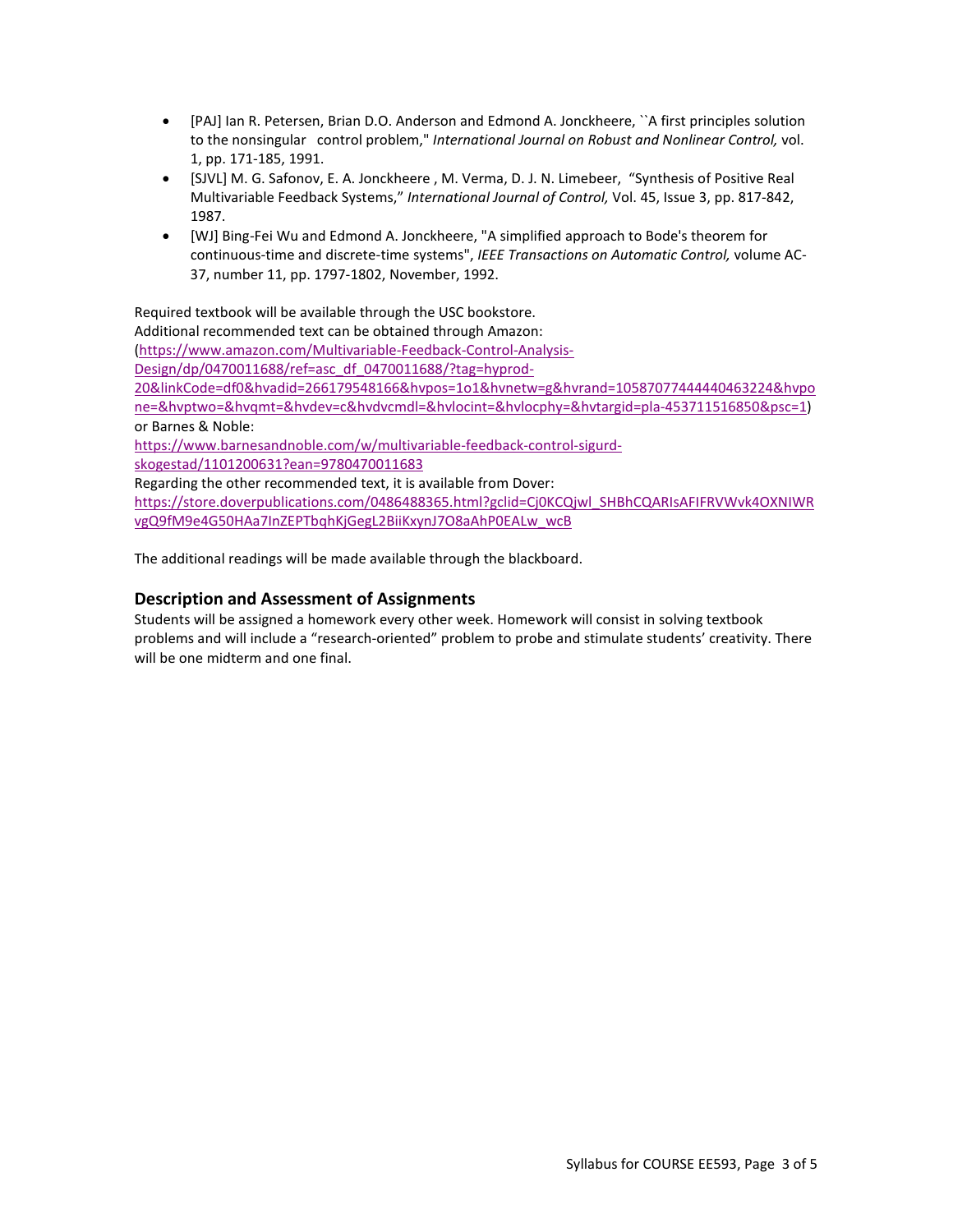# **Grading Breakdown**

| <b>Assignment</b> | <b>Points</b> | % of Grade |
|-------------------|---------------|------------|
| participation     |               | 5%         |
| homework          |               | 20%        |
| midterm           |               | 35%        |
| final             |               | 40%        |
|                   |               |            |
|                   |               |            |
|                   |               |            |
| <b>TOTAL</b>      |               |            |

# **Grading Scale (Example)**

Course final grades will be determined using the following scale (subject to "curving.")

A 90-100 A- 80-90 B+ 75-80 B 70-75 B- 65-70 C+ 63-65 C 60-63 C- 58-60 D+ 55-58 D 53-55 D- 50-53 F 50 and below

# **Assignment Rubrics**

N/A

# **Assignment Submission Policy**

Homework assigned on Tuesday (or first day of class of the week), to be submitted two weeks after assignment, same day of the week.

Late assignments will be penalized (10%), unless valid reason, e.g., medical problem, family or other emergency

# **Grading Timeline**

Graded homework are expected to be returned within one week.

# **Additional Policies**

Attendance of the lectures is expected. Matlab and Mathematica will be used in the classroom. Cellphones are to be turned off before beginning of class.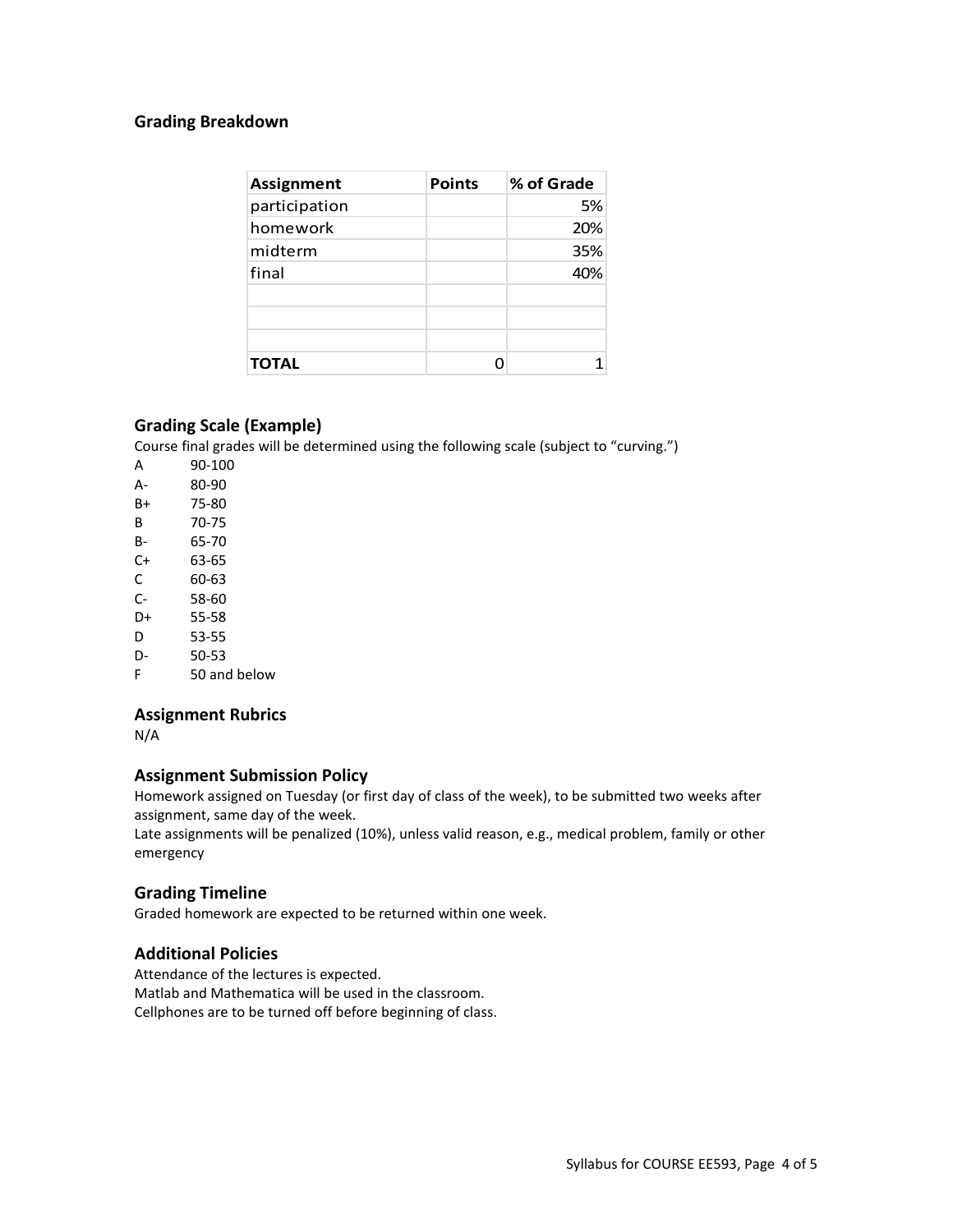# **Course Schedule: A Weekly Breakdown**

|          | <b>Topics/Daily Activities</b>                    | <b>Readings and Homework</b> | <b>Deliverable/ Due Dates</b> |
|----------|---------------------------------------------------|------------------------------|-------------------------------|
| Week 1,  | Various architectures of                          | Zhou-Doyle, Chapter 1        |                               |
| starting | control systems (classical,                       |                              |                               |
| Aug. 23  | modern, centralized,                              |                              |                               |
|          | decentralized,                                    |                              |                               |
|          | networked). Concepts of                           |                              |                               |
|          | feedback performance,                             |                              |                               |
|          | uncertainty and                                   |                              |                               |
|          | robustness. Classical                             |                              |                               |
|          | applications: Space                               |                              |                               |
|          | structures & Modern                               |                              |                               |
|          | applications: Power grid                          |                              |                               |
|          | & Quantum                                         |                              |                               |
|          | communication &                                   |                              |                               |
|          | <b>Transmission Control</b>                       |                              |                               |
|          | Protocol (TCP)                                    |                              |                               |
|          | applications                                      |                              |                               |
| Week 2,  | Review of linear algebra                          | Zhou-Doyle, Chapters 2, 3    | Homework #1 assigned          |
| starting | & systems. Matrix                                 |                              |                               |
| Aug. 30  | inversion lemma and                               |                              |                               |
|          | application to modern<br>architecture for         |                              |                               |
|          | structured uncertainties,                         |                              |                               |
|          | singular values,                                  |                              |                               |
|          | controllability,                                  |                              |                               |
|          | observability, realization,                       |                              |                               |
|          | interconnected systems                            |                              |                               |
| Week 3,  | Closed-loop (internal)                            | Zhou-Doyle, Sections 2.6,    |                               |
| starting | stability; multivariable                          | 6.1-6.3, Chapters 5, 8       |                               |
| Sept. 6  | Nyquist stability criterion;                      |                              |                               |
|          | uncertainty modeling;                             |                              |                               |
|          | review of classical gain &                        |                              |                               |
|          | phase margins and                                 |                              |                               |
|          | multivariable extensions;                         |                              |                               |
|          | Bode singular value plots                         |                              |                               |
|          | of sensitivity and                                |                              |                               |
|          | complementary                                     |                              |                               |
|          | sensitivity matrices;                             |                              |                               |
|          | structured singular values                        |                              |                               |
|          | in both cases of complex                          |                              |                               |
|          | and real perturbations,                           |                              |                               |
|          | complex-analytic theory                           |                              |                               |
|          | of µ-function, application                        |                              |                               |
|          | of Carathéodory                                   |                              |                               |
|          | boundary behavior of                              |                              |                               |
|          | conformal maps,                                   |                              |                               |
|          | structured singular values                        |                              |                               |
|          | plots and its applications<br>to quantum control. |                              |                               |
| Week 4   | <b>Fundamental limitations</b>                    |                              |                               |
|          |                                                   | Zhou-Doyle, Sections 6.4,    | Homework #1 due,              |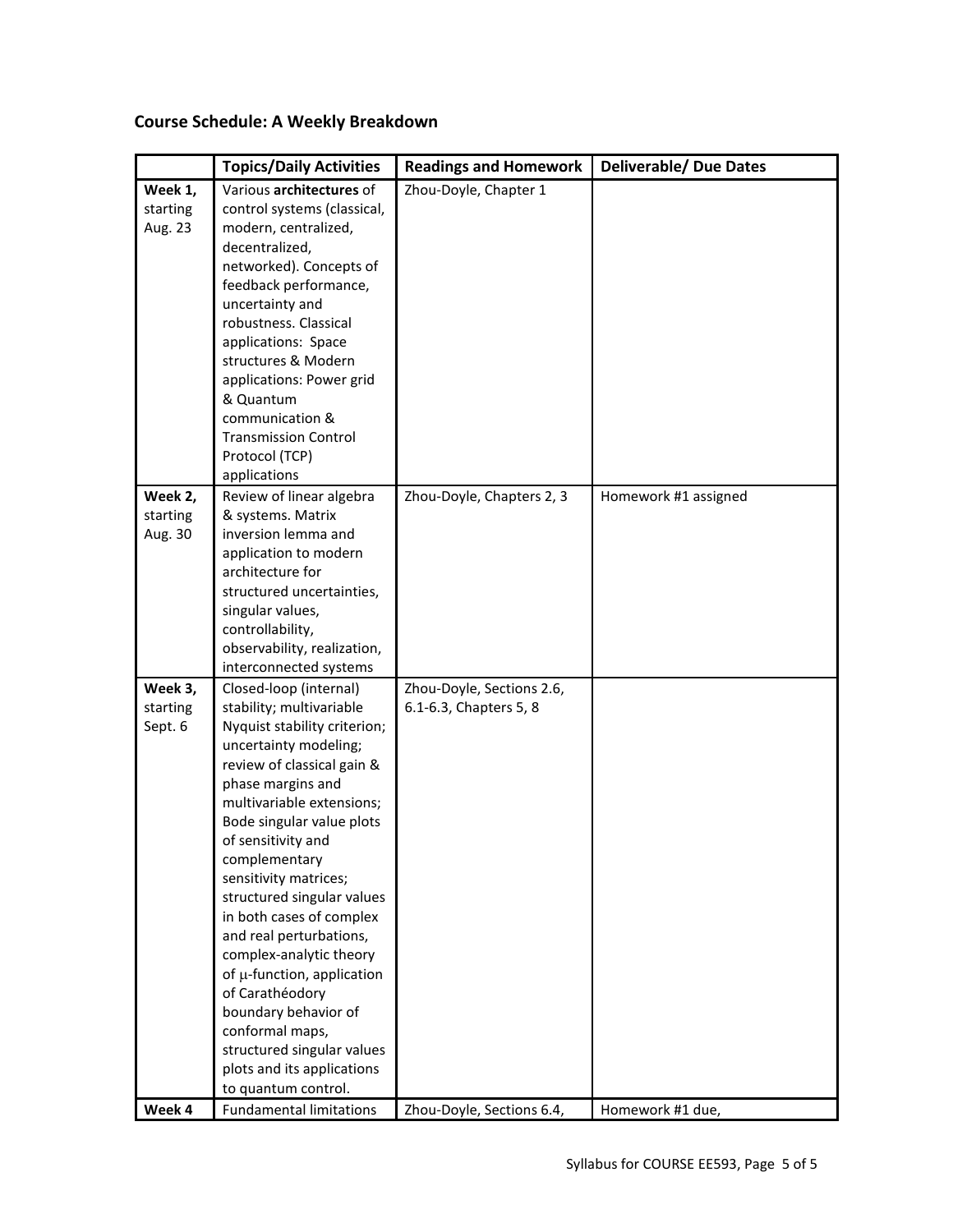| starting<br>Sept. 13                   | on achievable feedback<br>performance. Bode<br>integral limitations via<br>multivalued function<br>theory. Illustration on the<br>"inverted pendulum on a<br>cart" as a model of<br>human gait.                                                                                                     | 6.5                                                                                 | Homework#2 assigned.                     |
|----------------------------------------|-----------------------------------------------------------------------------------------------------------------------------------------------------------------------------------------------------------------------------------------------------------------------------------------------------|-------------------------------------------------------------------------------------|------------------------------------------|
| Week 5,<br>starting<br>Sept. 20        | Frobenius norm;<br>elementary parametric<br>design; notion of power<br>spectral density; H-two<br>versus H-infinity design                                                                                                                                                                          |                                                                                     |                                          |
| Week 6,<br>starting<br>Sept. 27        | Algebraic foundation of<br>multivariable theory:<br>Smith-McMillan form;<br>multivariable poles/zeros;<br>notion of rational<br>coprime factorization;<br>Bezout identity; crash<br>course in MATHEMATICA                                                                                           | Handout provided by<br>instructor                                                   | Homework #2 due,<br>Homework #3 assigned |
| Week 7,<br>starting<br>Oct. 04         | Historical development of<br>H-infinity; Nevanlinna -<br>Pick interpolation; all-<br>pass property; Nehari<br>extension, Hankel<br>operators, Sarason's<br>contractive dilation,<br>parameterization of all<br>stabilizing controllers; Q-<br>parameter solution to H-2<br>and H-infinity problems. | Zhou-Doyle, Section 5.4.<br>Zhou-Doyle, Chapter 11.                                 |                                          |
| Week 8,<br>starting<br>Oct. 11         | Bellamn's Principle of<br>Optimality; the linear-<br>quadratic regulator<br>problem                                                                                                                                                                                                                 | Zhou-Doyle, Chapter 13                                                              | Homework #3 due<br>Midterm week          |
| Week 9,<br>starting<br>Oct. 18         | Algebraic Riccati equation<br>and its computational<br>solutions                                                                                                                                                                                                                                    | Zhou-Doyle, Chapter 13                                                              |                                          |
| <b>Week 10,</b><br>starting<br>Oct 25  | Bounded real lemma;<br>positive realness and<br>circuit theory<br>interpretation;<br>dissipation as hysteresis<br>in stress-strain diagram,<br>in space structures.<br>Introduction to smart<br>materials.                                                                                          | Notes provided by<br>instructor [SJVL]; Zhou-<br>Doyle Example 4.2, Section<br>12.4 | Homework #4 assigned                     |
| <b>Week 11,</b><br>starting<br>Nov. 01 | Bounded real lemma<br>approach to H-infinity<br>design                                                                                                                                                                                                                                              | Notes provided by<br>instructor [SJVL]; Zhou-<br>Doyle Example 4.2, Section         |                                          |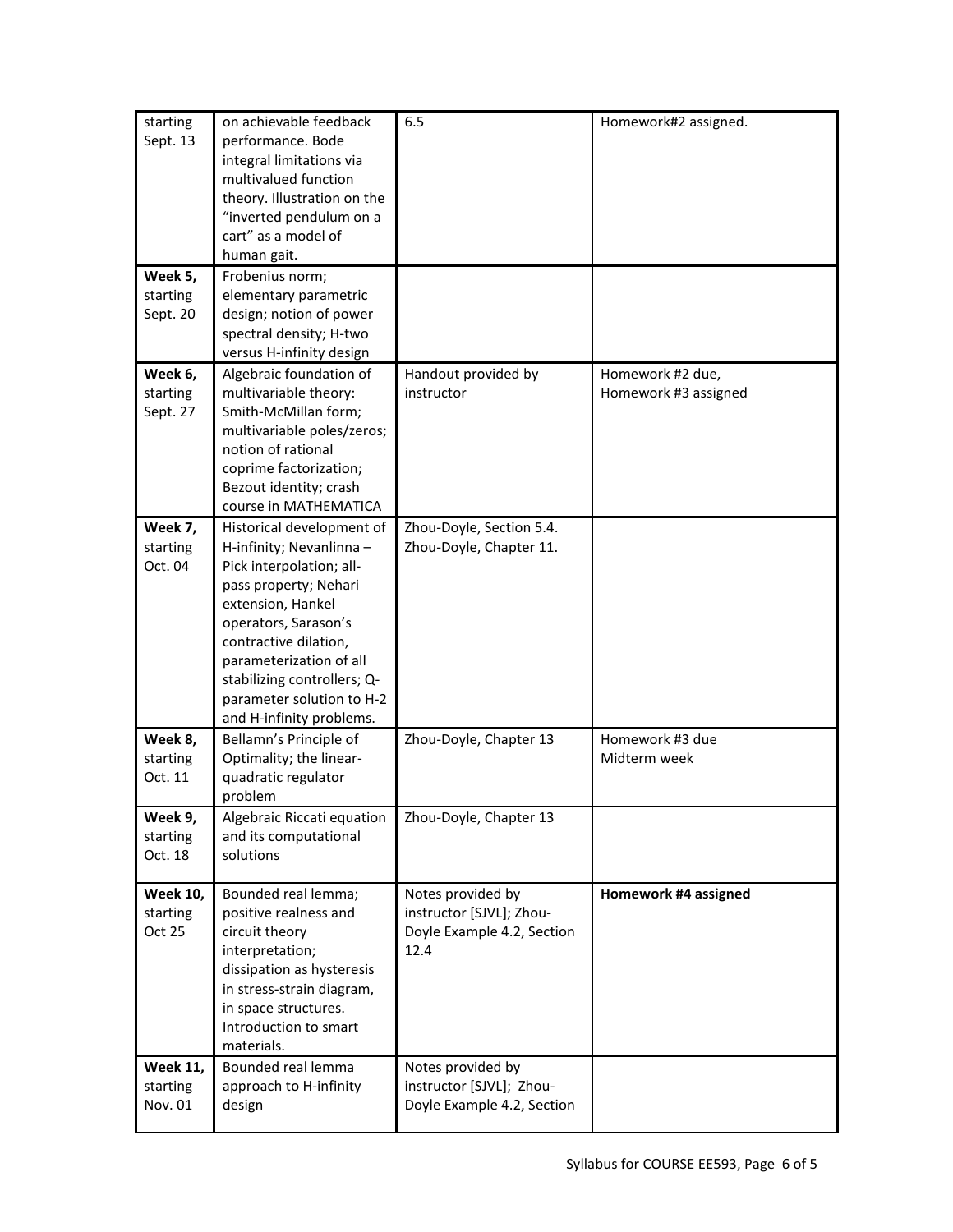|                                               |                                                                                                                                                                                                                                         | 12.4                   |                                                                                                                                          |
|-----------------------------------------------|-----------------------------------------------------------------------------------------------------------------------------------------------------------------------------------------------------------------------------------------|------------------------|------------------------------------------------------------------------------------------------------------------------------------------|
| <b>Week 12,</b><br>starting<br><b>Nov. 08</b> | Notion of adversarial<br>game: application to<br>control and filtering.<br>Generalization of the<br>concept of cooperatice<br>versus noncooperative<br>games in stochastic<br>setting. Witsenhausen<br>conjecture, Nash<br>equilibrium. | Zhou-Doyle, Chapter 14 | Homework #4 due<br>Homework #5 assigned                                                                                                  |
| <b>Week 13,</b><br>starting<br>Nov. 15        | Game<br>theoretic/separation<br>approach to 2-Riccati<br>equation solution to H-<br>infinity.                                                                                                                                           | Zhou-Doyle, Chapter 14 |                                                                                                                                          |
| <b>Week 14,</b><br>starting<br><b>Nov. 22</b> | Various "loop-shifting"<br>techniques to relax<br>conditions for 2-Riccati<br>equation solutions to H-<br>infinity to be applicable.<br>Grand space structure<br>example as culmination<br>of class.                                    | Zhou-Doyle, Chapter 14 | Homework #5 due. No class on Th<br>November 25, Thanksgiving break.                                                                      |
| <b>Week 15,</b><br>starting<br>Nov. 29        | Introduction to robust<br>quantum control. Review<br>of material, preparation<br>for final                                                                                                                                              |                        | Last day of class is December 02                                                                                                         |
| <b>FINAL</b>                                  |                                                                                                                                                                                                                                         |                        | Date: Dec. 09, 2021, 4:30-6:30 pm.<br>Please consult the USC Schedule of<br>Classes at<br>https://classes.usc.edu/term-<br>20213/finals/ |

Midterm and final are sit-down, open books & open notes exams with laptops to solve design problems.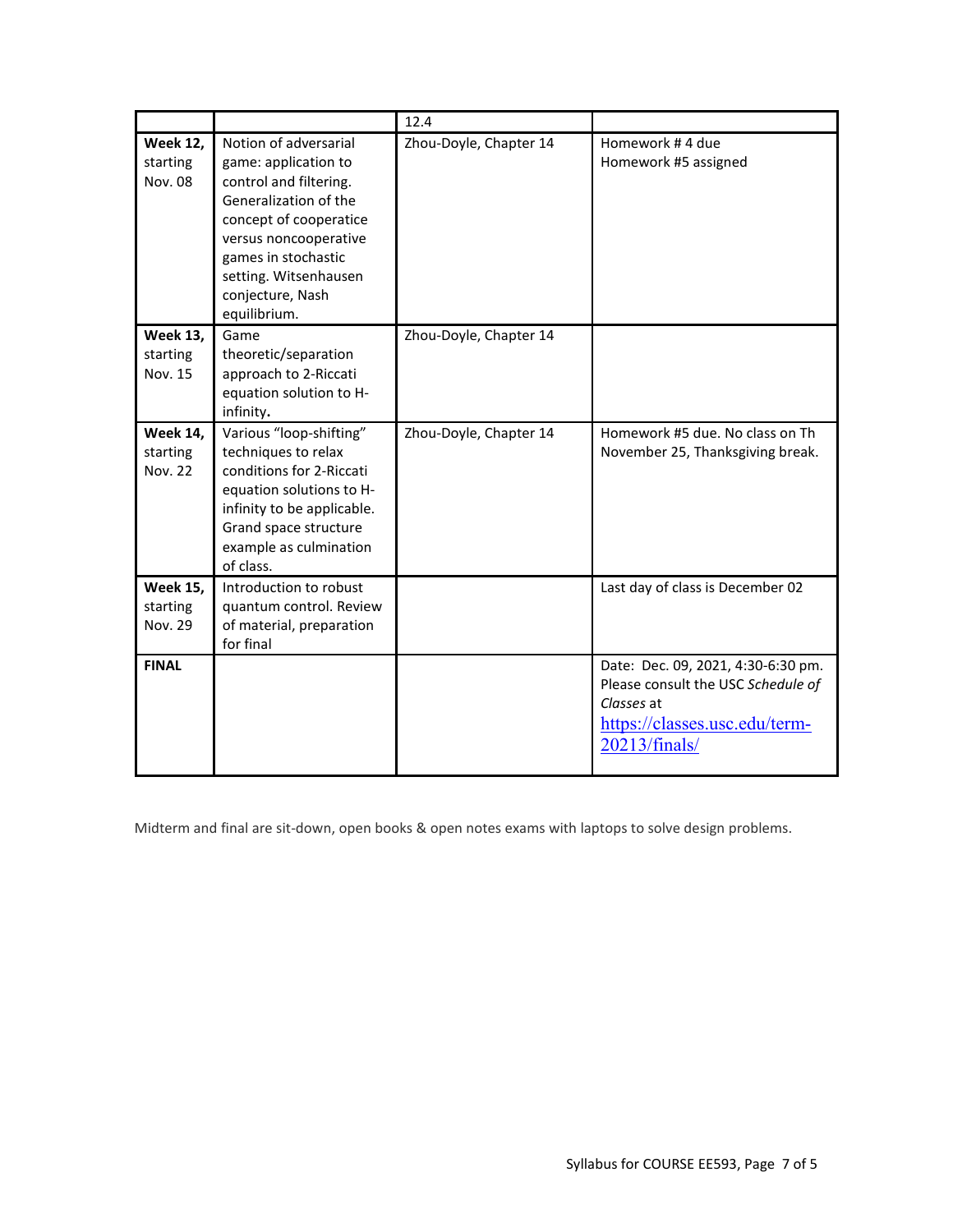# **Statement on Academic Conduct and Support Systems**

#### **Academic Conduct:**

Plagiarism – presenting someone else's ideas as your own, either verbatim or recast in your own words – is a serious academic offense with serious consequences. Please familiarize yourself with the discussion of plagiarism in *SCampus* in Part B, Section 11, "Behavior Violating University Standards" [https://policy.usc.edu/scampus-part-b/.](https://policy.usc.edu/scampus-part-b/) Other forms of academic dishonesty are equally unacceptable. See additional information in SCampus and university policies on scientific misconduct, [http://policy.usc.edu/scientific-misconduct.](http://policy.usc.edu/scientific-misconduct)

#### **Support Systems:**

*Counseling and Mental Health - (213) 740-9355 – 24/7 on call* [studenthealth.usc.edu/counseling/](https://studenthealth.usc.edu/counseling/)

Free and confidential mental health treatment for students, including short-term psychotherapy, group counseling, stress fitness workshops, and crisis intervention.

*National Suicide Prevention Lifeline - 1 (800) 273-8255 - 24/7 on call* [http://www.suicidepreventionlifeline.org](http://www.suicidepreventionlifeline.org/)

Free and confidential emotional support to people in suicidal crisis or emotional distress 24 hours a day, 7 days a week.

*Relationship and Sexual Violence Prevention Services (RSVP) - (213) 740-9355(WELL), press "0" after hours - 24/7 on call*

<https://studenthealth.usc.edu/sexual-assault/>

Free and confidential therapy services, workshops, and training for situations related to gender-based harm.

#### *Office of Equity and Diversity (OED) - (213) 740-5086/Title IX - (213) 821-8298* [https://equity.usc.edu/,](https://equity.usc.edu/) <http://titleix.usc.edu/>

Information about how to get help or help someone affected by harassment or discrimination, rights of protected classes, reporting options, and additional resources for students, faculty, staff, visitors, and applicants.

*Reporting Incidents of Bias or Harassment - (213) 740-5086 or (213) 821-8298* [https://usc-advocate.symplicity.com/care\\_report/](https://usc-advocate.symplicity.com/care_report/)

Avenue to report incidents of bias, hate crimes, and microaggressions to the Office of Equity and Diversity |Title IX for appropriate investigation, supportive measures, and response.

#### *The Office of Disability Services and Programs - (213) 740-0776* [http://dsp.usc.edu](http://dsp.usc.edu/)

Support and accommodations for students with disabilities. Services include assistance in providing readers/notetakers/interpreters, special accommodations for test taking needs, assistance with architectural barriers, assistive technology, and support for individual needs.

*USC Campus Support and Intervention - (213) 821-4710* <https://uscsa.usc.edu/>

Assists students and families in resolving complex personal, financial, and academic issues adversely affecting their success as a student.

*Diversity at USC - (213) 740-2101* <https://diversity.usc.edu/>